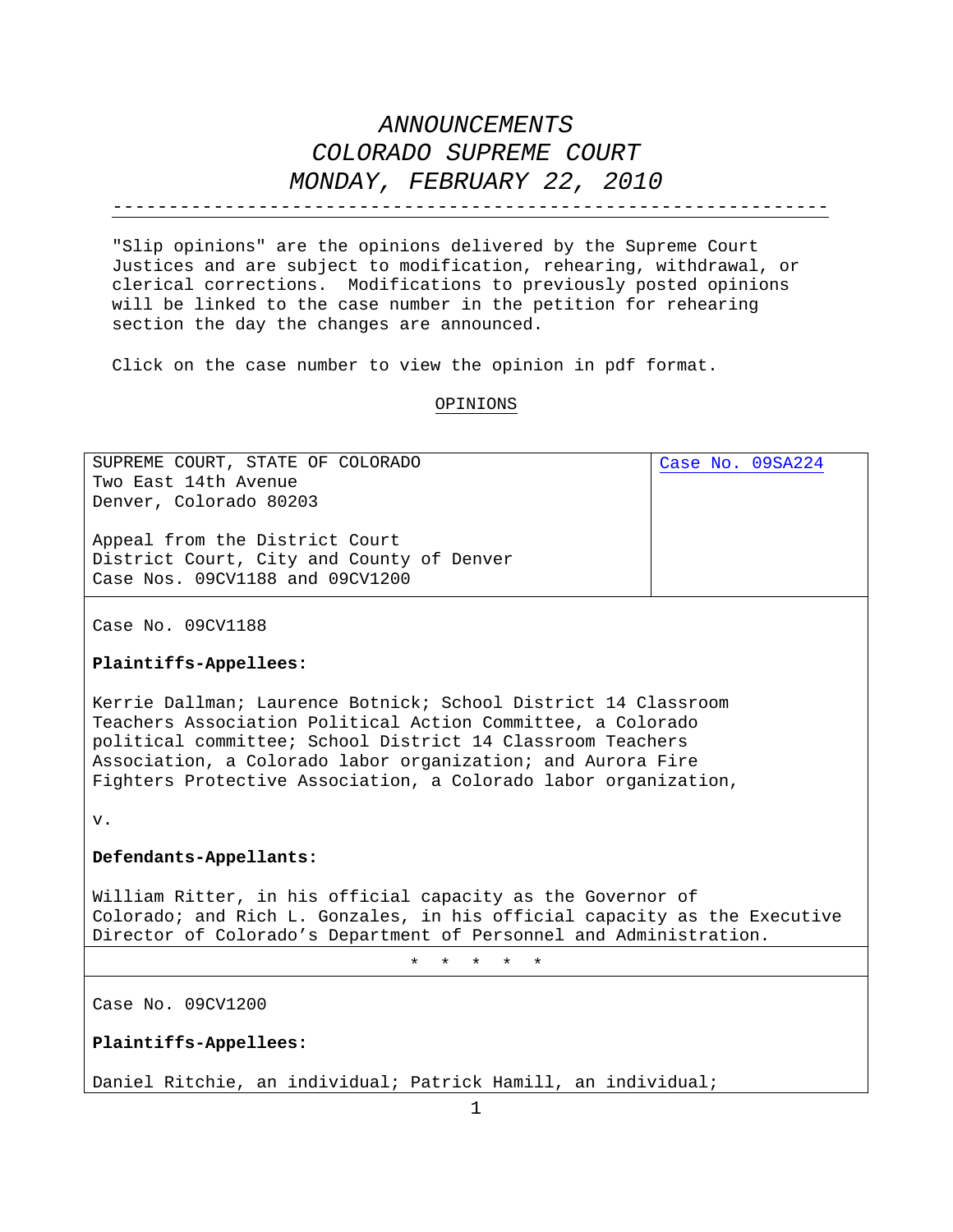----------------------------------------------------------------

Charles V. Brown, Jr., an individual; Matthew R. Dalton, an individual; The Children's Hospital Association, a 501(c)(3) nonprofit organization; and The Colorado Seminary, a  $501(c)(3)$ nonprofit which owns and operates the University of Denver,

v.

#### **Defendants-Appellants:**

Bill Ritter, as Governor of the State of Colorado; and Rich Gonzales, as Executive Director of the Colorado Department of Administration.

> ORDER AFFIRMED EN BANC

JUSTICE RICE delivered the Opinion of the Court. JUSTICE MARTINEZ dissents. JUSTICE COATS and JUSTICE EID do not participate.

----------------------------------------------------------------

### PETITIONS FOR REHEARING

NONE

---------------------------------------------------------------------- PETITIONS FOR WRIT OF CERTIORARI

No. 09SC370 Court of Appeals Case No. 08CA861

**Petitioner:**  Leticia Carvajal, v. **Respondents:**  Martina Hadinec; and State Farm Mutual Automobile Insurance Company.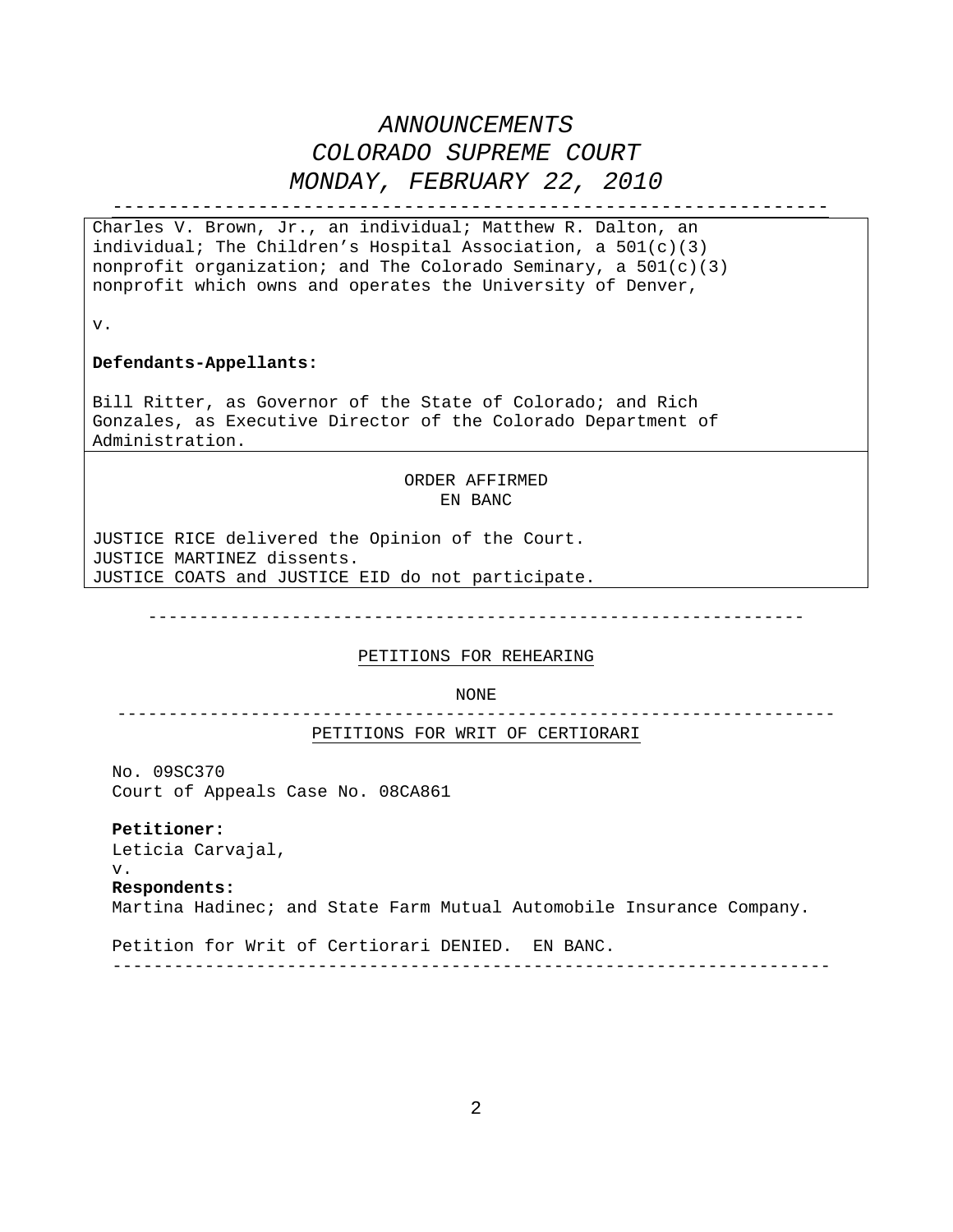----------------------------------------------------------------

No. 09SC373 Court of Appeals Case No. 03CA2480

### **Petitioner:**

Joshua Vigil Torres, v.

### **Respondent:**

The People of the State of Colorado.

Petition for Writ of Certiorari DENIED. EN BANC.

----------------------------------------------------------------------

No. 09SC441 Court of Appeals Case No. 08CA147

### **Petitioner:**

Burg Simpson Eldredge Hersh & Jardine, P.C., a Colorado professional corporation,

v.

### **Respondent:**

City of Central, a home rule city and municipal corporation of Colorado.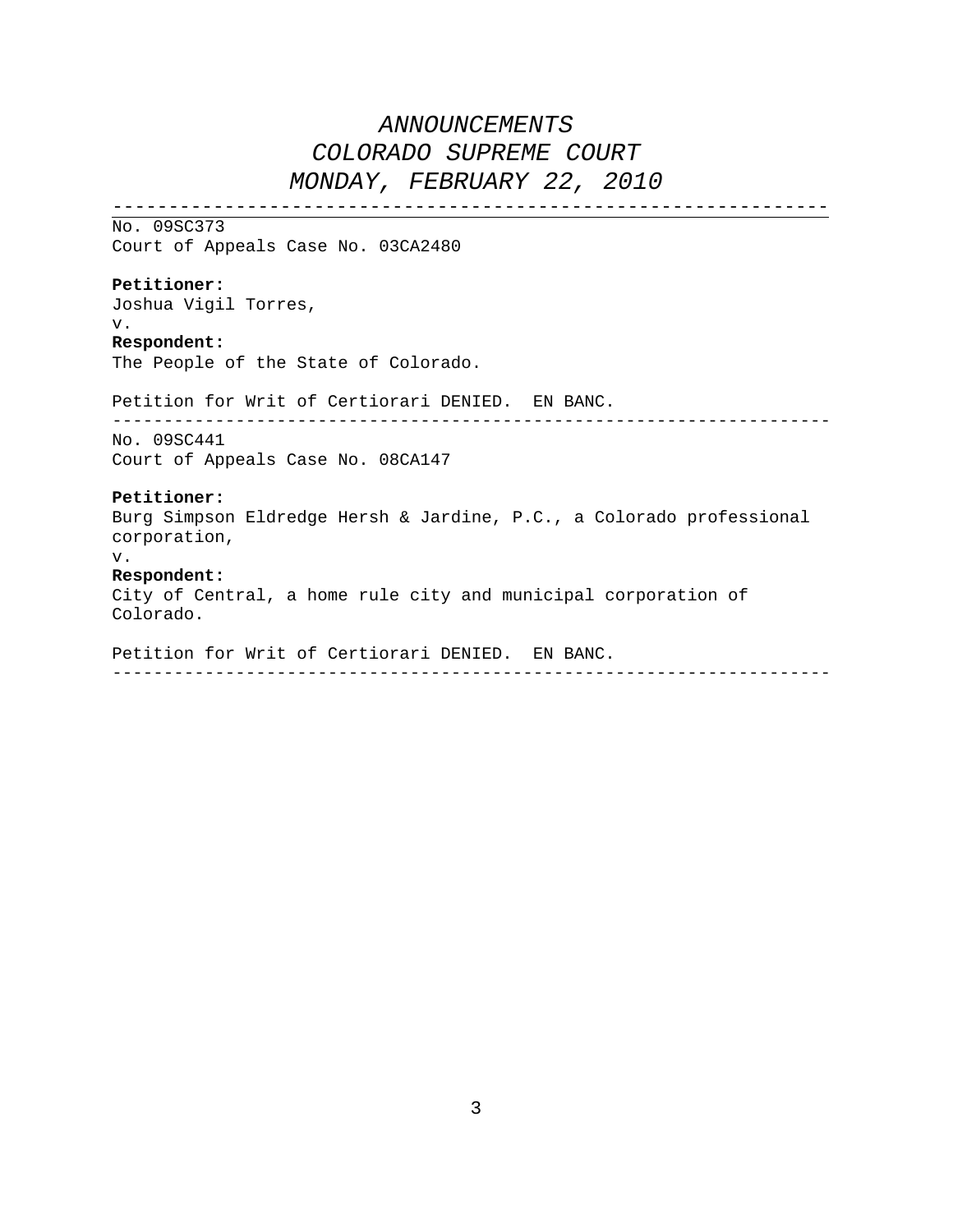----------------------------------------------------------------

No. 09SC527 Court of Appeals Case No. 08CA371

#### **Petitioner:**

Julie Bailey, individually and as personal representative for the Estate of Brandon Magnuson,

v.

#### **Respondent:**

Lincoln General Insurance Company, a Pennsylvania insurance company.

Petition for Writ of Certiorari GRANTED. EN BANC.

### Summary of Issues:

Whether the court of appeals was correct in concluding that the crime exclusion to supplemental liability insurance in the rental car agreement was not unconscionable and did not violate the doctrine of reasonable expectations.

Whether the lower courts erred in finding that the SLI exclusions are not contrary to public policy because the policy of fair compensation for innocent victims should override the crime exclusion under the circumstances of this case.

DENIED AS TO ALL OTHER ISSUES. ----------------------------------------------------------------------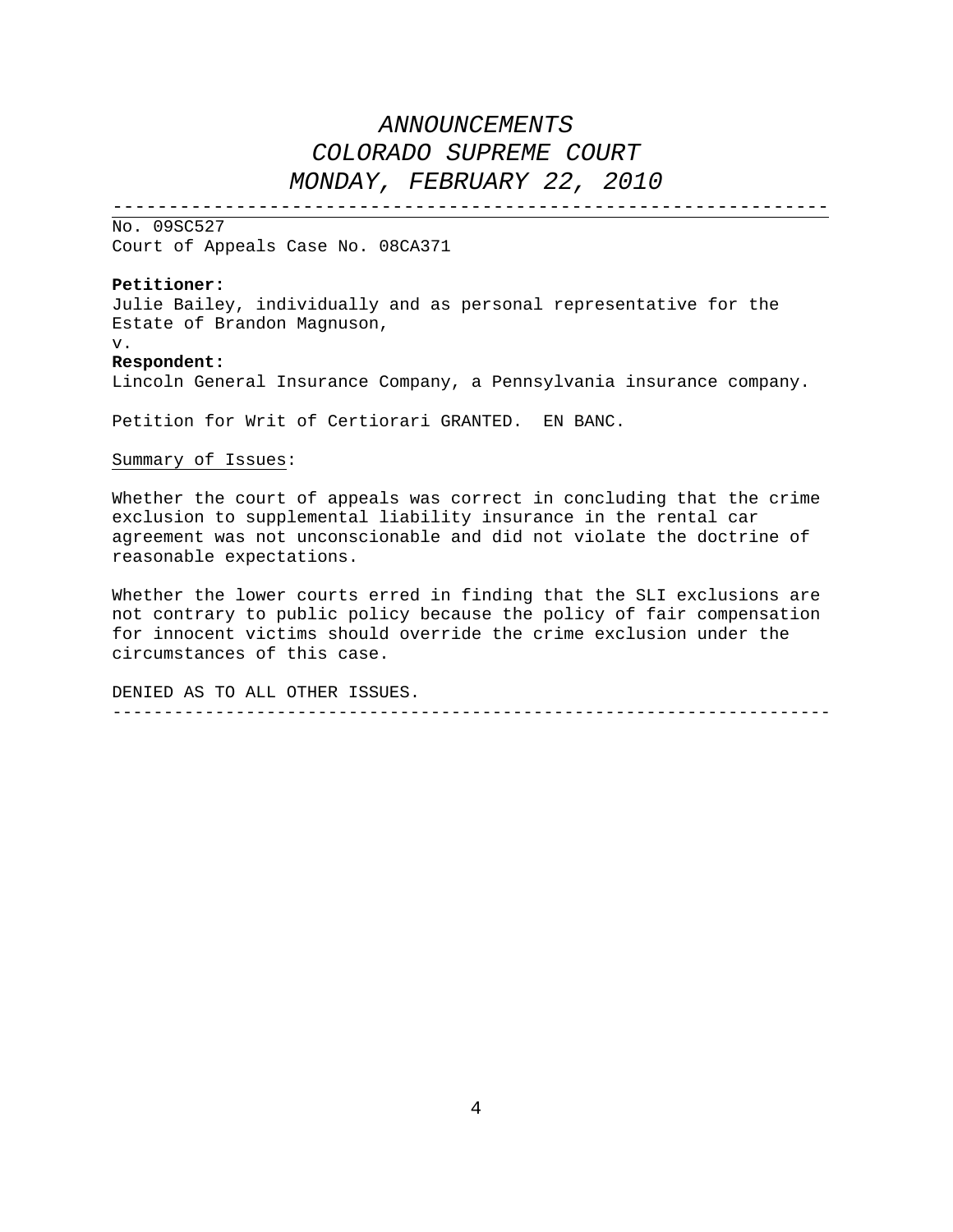----------------------------------------------------------------

No. 09SC534 Court of Appeals Case No. 08CA134

#### **Petitioners:**

Qwest Services Corporation and Qwest Corporation, v.

#### **Respondents:**

Andrew Blood, Carrie Blood and Public Service Company of Colorado d/b/a Xcel Energy.

Petition for Writ of Certiorari GRANTED. EN BANC.

### Summary of Issues:

Whether the punitive damages award against Qwest violates the Due Process Clauses of the federal and Colorado constitutions as interpreted in Philip Morris USA v. Williams, 549 U.S. 346 (2007).

Whether the court of appeals erred in affirming the punitive damage award against Qwest on de novo review, applying Due Process principles and Colorado requirements for willful and wanton conduct.

DENIED AS TO ALL OTHER ISSUES.

JUSTICE COATS would also grant as to the following issue:

Whether the Colorado Workers' Compensation Act divests the trial court of subject matter jurisdiction because it abolishes certain tort claims and places jurisdiction for those tort injuries with the administrative law judges rather than district courts, particularly in light of this court's decisions in Packaging Corp. of America v. Roberts, 455 P.2d 652 (Colo. 1969), and Town of Carbondale v. GSS Properties LLC, 169 P.3d 675 (Colo. 2007). And, if the act is solely an affirmative defense, was there any fact issue the jury had to decide before the trial court could grant judgment as a matter of law that the act bars plaintiffs' tort claims based on Qwest's affirmative defense.

----------------------------------------------------------------------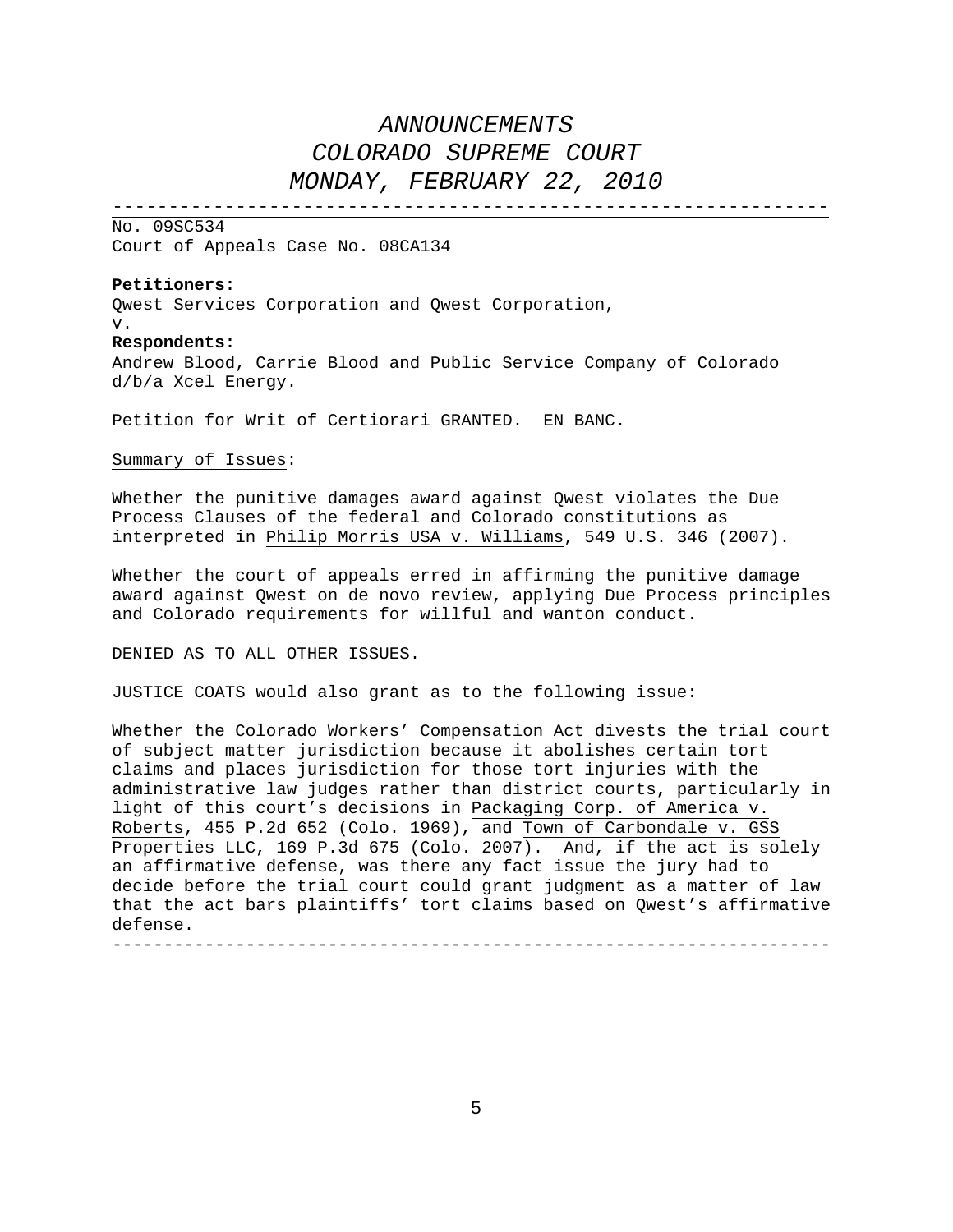----------------------------------------------------------------

No. 09SC615 Court of Appeals Case No. 07CA698

### **Petitioner:**

The People of the State of Colorado, v.

### **Respondent:**

Richard Anthony Hernandez.

Petition for Writ of Certiorari GRANTED. EN BANC.

### Summary of Issue:

Whether in order to fulfill the mandatory disclosure requirements of the leaving the scene of an accident statute, a driver involved in an accident must identify him or herself as the driver.

DENIED AS TO ALL OTHER ISSUES.

----------------------------------------------------------------------

No. 09SC664 Court of Appeals Case No. 08CA859

#### **Petitioner:**

Brent Walden, v.

### **Respondent:**

The People of the State of Colorado.

Petition for Writ of Certiorari DENIED. EN BANC.

No. 09SC727 Court of Appeals Case No. 07CA1931

### **Petitioner:** Oloyea D. Wallin, v.

**Respondents:**

Timothy Ritter; Lt. Moffett; A. Cosner; S. Hartley, Assistant Warden; R. Leyba; and Colorado Department of Corrections.

----------------------------------------------------------------------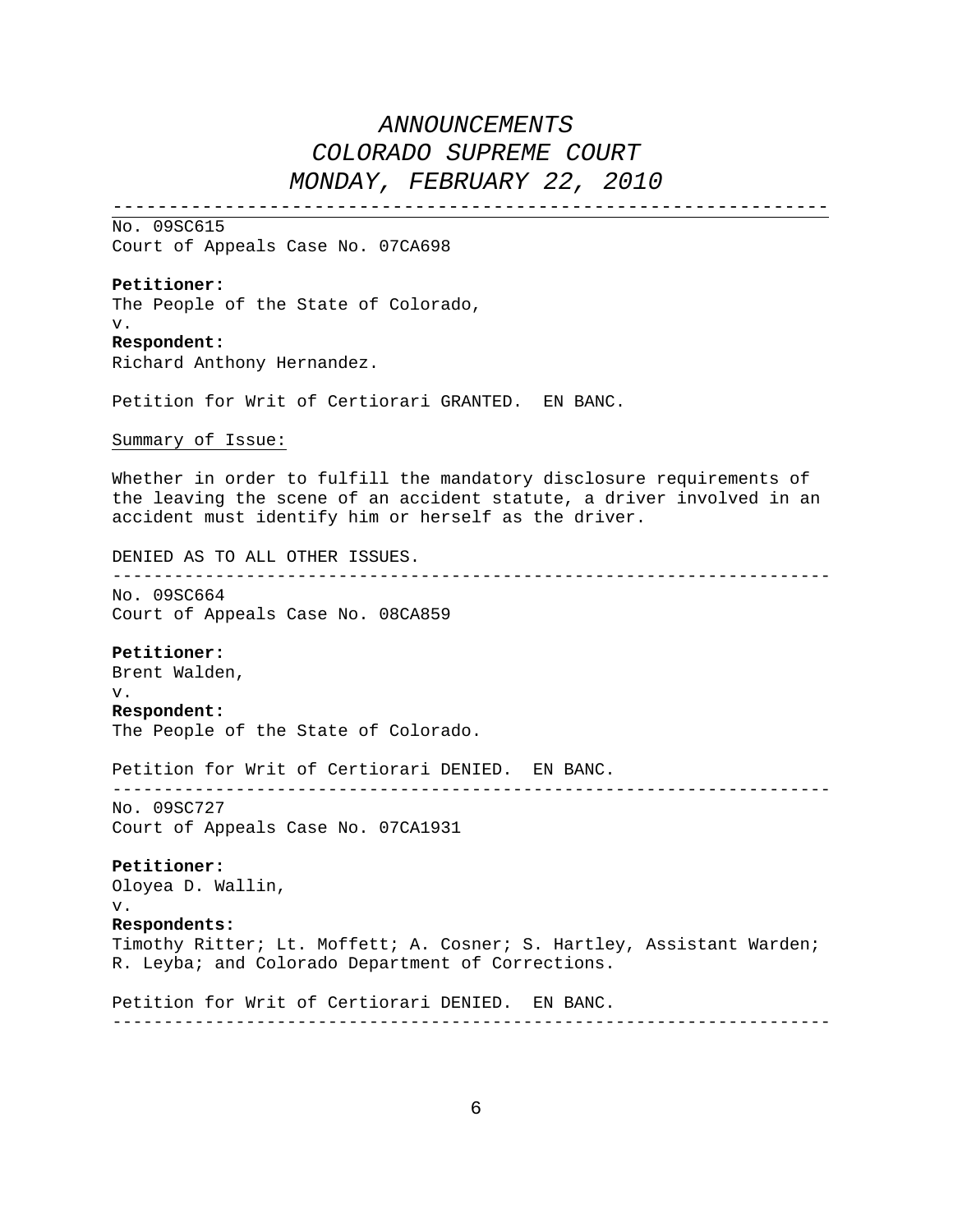---------------------------------------------------------------- No. 09SC848 District Court, City and County of Denver, Case No. 07CV9161 **Petitioner:**  Lawrence Brown, v. **Respondent:**  The People of the State of Colorado. Petition for Writ of Certiorari DENIED. EN BANC. ---------------------------------------------------------------------- No. 09SC877 Court of Appeals Case No. 06CA2556 **Petitioner:**  Raul Gomez-Garcia, v. **Respondent:**  The People of the State of Colorado. Petition for Writ of Certiorari DENIED. EN BANC. ---------------------------------------------------------------------- No. 09SC909 Court of Appeals Case No. 07CA1448 **Petitioner:** Timothy Victor Contreras, Jr., v. **Respondent:** The People of the State of Colorado. Petition for Writ of Certiorari DENIED. EN BANC. ----------------------------------------------------------------------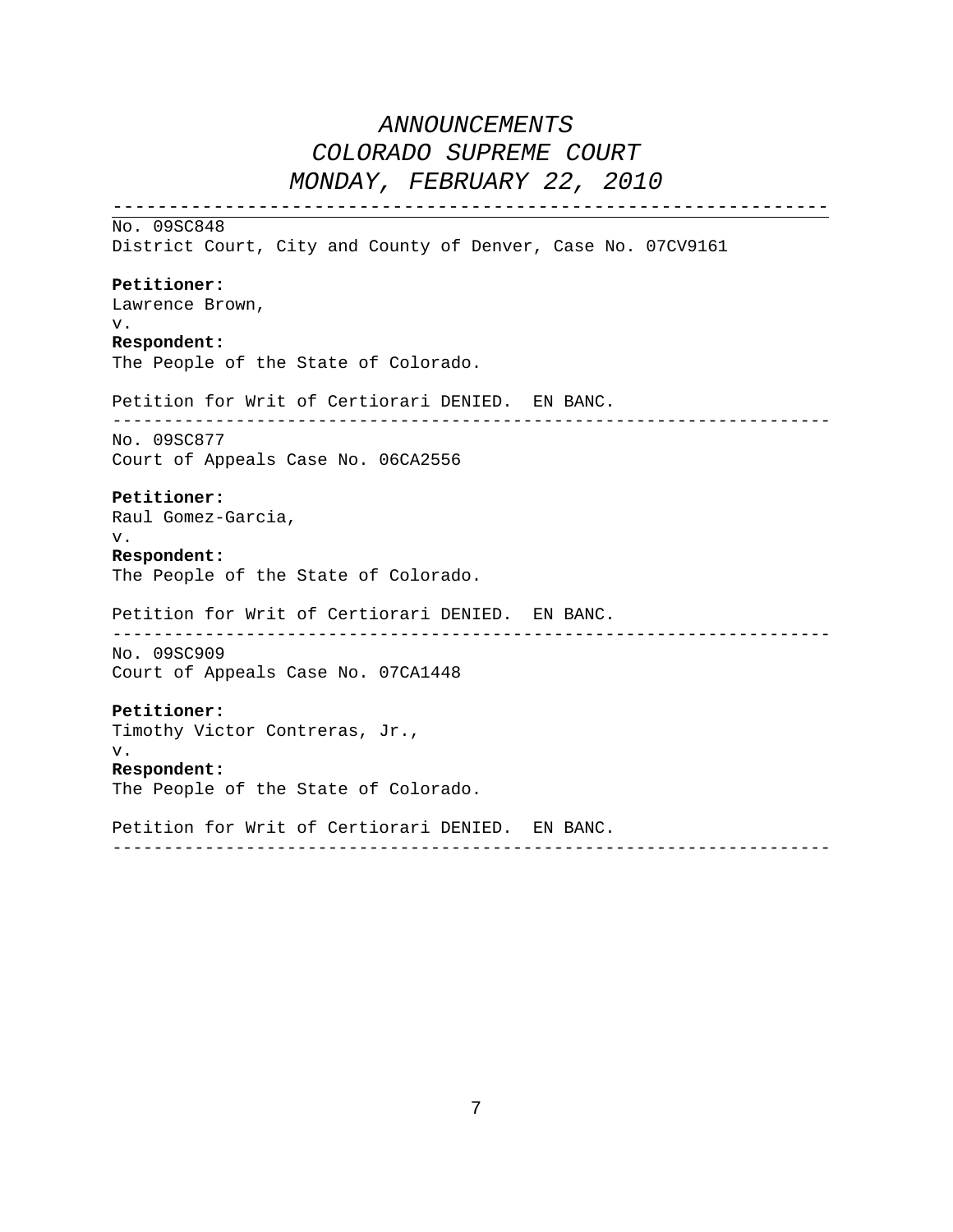---------------------------------------------------------------- No. 09SC936 Court of Appeals Case No. 06CA2610 **Petitioner:** Dwayne Allen Weiss, v. **Respondent:** The People of the State of Colorado. Petition for Writ of Certiorari DENIED. EN BANC. ---------------------------------------------------------------------- No. 09SC937 Court of Appeals Case No. 07CA597 **Petitioner:** Anthony Maurice Bennett, v. **Respondent:** The People of the State of Colorado. Petition for Writ of Certiorari DENIED. EN BANC. ---------------------------------------------------------------------- No. 09SC948 Court of Appeals Case No. 08CA2609 **Petitioner:** Thomas J. Redder, v. **Respondents:**  Cytomation, Inc.; Dakocytomation California, Inc.; and Dakocytomation Colorado, Inc. Petition for Writ of Certiorari DENIED. EN BANC.

8

----------------------------------------------------------------------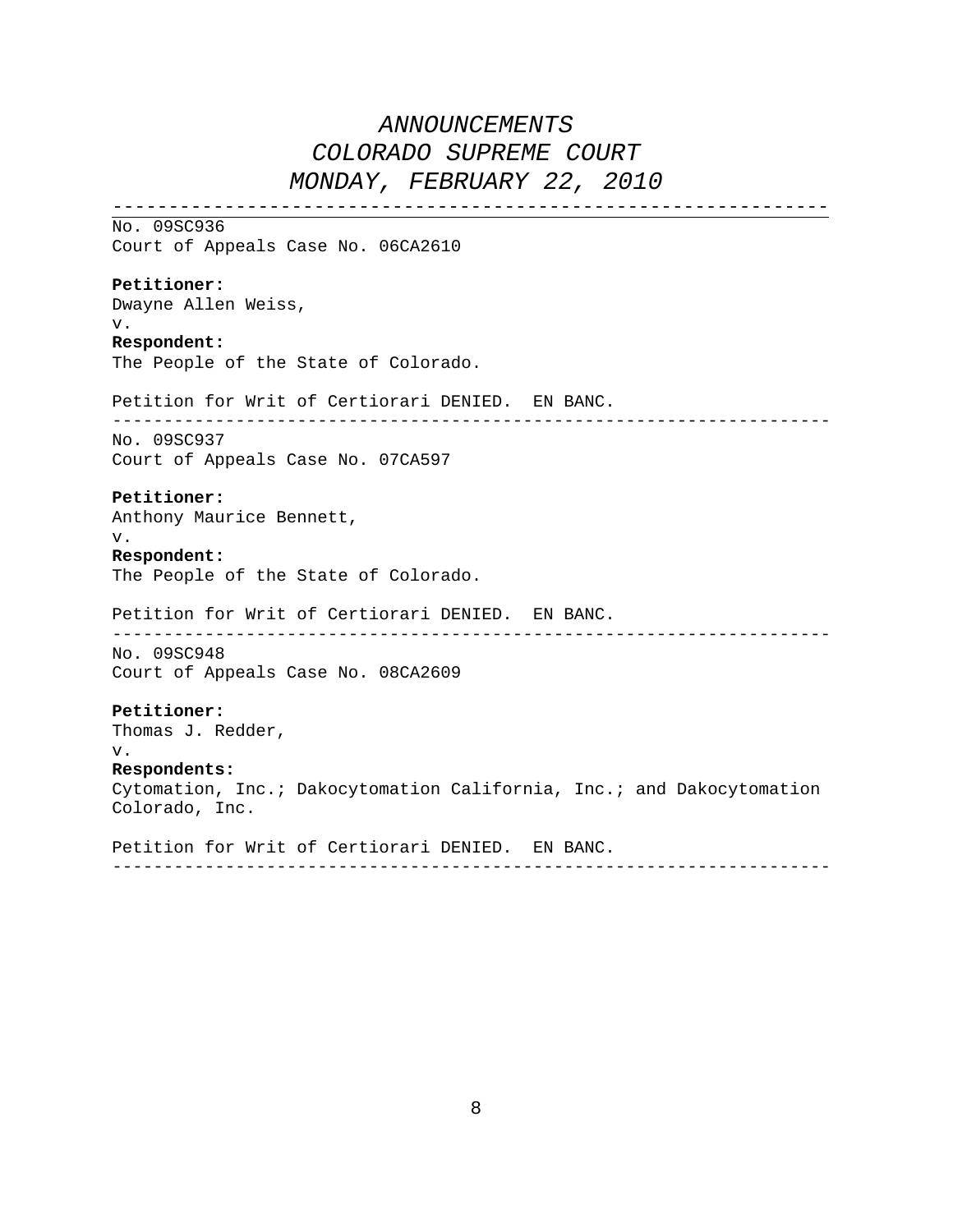---------------------------------------------------------------- No. 09SC953 Court of Appeals Case No. 08CA393 **Petitioner:** Brandy Wine Atkins, v. **Respondent:** The People of the State of Colorado. Petition for Writ of Certiorari DENIED. EN BANC. ---------------------------------------------------------------------- No. 09SC954 Court of Appeals Case No. 08CA394 **Petitioner:** Brandy Wine Atkins, v. **Respondent:** The People of the State of Colorado. Petition for Writ of Certiorari DENIED. EN BANC. ---------------------------------------------------------------------- No. 09SC955 Court of Appeals Case No. 07CA1407 **Petitioner:** Adam Antonio Montez, v. **Respondent:** The People of the State of Colorado. Petition for Writ of Certiorari DENIED. EN BANC. ----------------------------------------------------------------------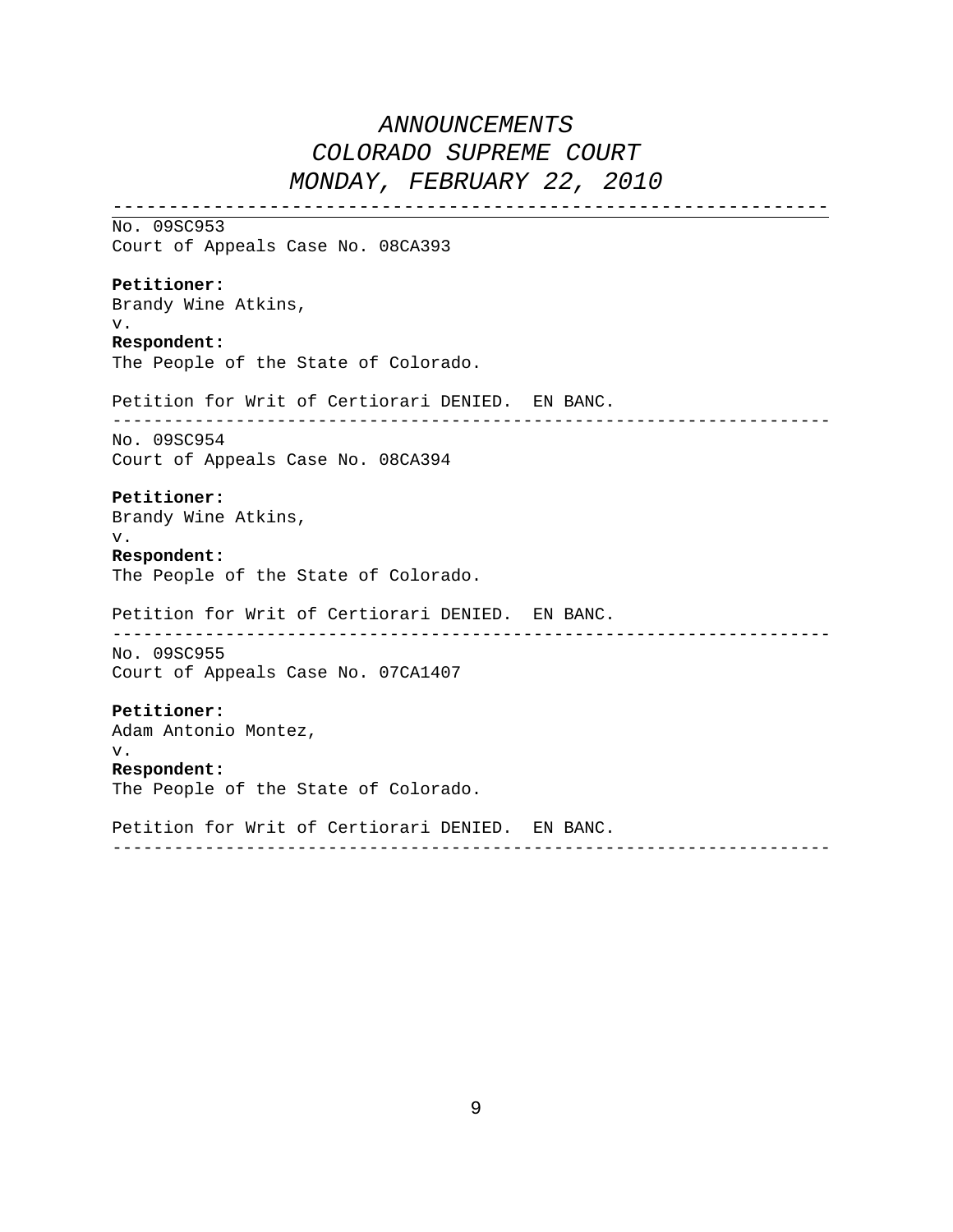---------------------------------------------------------------- No. 09SC967 Court of Appeals Case Nos. 08CA811 & 08CA1514

### **Petitioners:**

Kindred Nursing Centers West, LLC, a Delaware limited liability company d/b/a Iliff Care Center; Kindred Healthcare, Inc., a Delaware corporation d/b/a Iliff Care Center; and Susan Johnson, individually and as administrator of Iliff Care Center; v. **Respondents:**  Hollis Sawyer, by and through her next friend, Jacqueline Sawyer; Bonnie Sawyer, individually; and Jacqueline Sawyer, individually, and as the Personal Representative of the Estate of Hollis Sawyer, deceased. Petition for Writ of Certiorari DENIED. EN BANC. ---------------------------------------------------------------------- No. 09SC977 Court of Appeals Case No. 07CA513 **Petitioner:** Patricia Luttig, v. **Respondent:** The People of the State of Colorado. Petition for Writ of Certiorari DENIED. EN BANC. ---------------------------------------------------------------------- No. 09SC978 Court of Appeals Case No. 07CA228 **Petitioner:** Ricky Eugene Bailey, v. **Respondent:** The People of the State of Colorado. Petition for Writ of Certiorari DENIED. EN BANC. ----------------------------------------------------------------------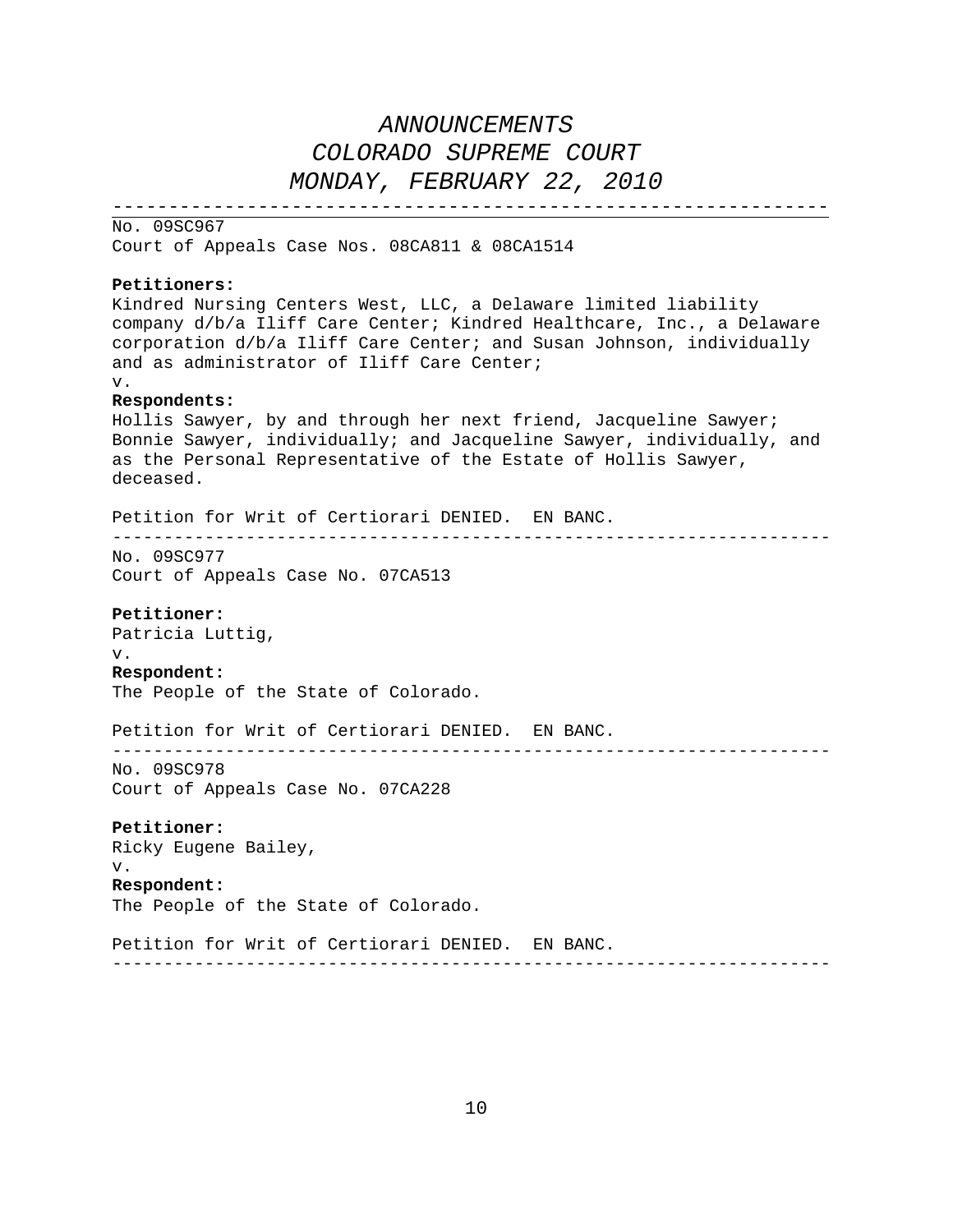---------------------------------------------------------------- No. 09SC1006 Court of Appeals Case No. 08CA2300 In re the Marriage of **Petitioner:** Timothy W. Moore, and **Respondent:** Diane L. Moore. Petition for Writ of Certiorari DENIED. EN BANC. ---------------------------------------------------------------------- No. 09SC1018 Court of Appeals Case No. 09CA307 **Petitioner:** Juan Garcia, v. **Respondent:** The People of the State of Colorado. Petition for Writ of Certiorari DENIED. EN BANC. ---------------------------------------------------------------------- No. 09SC1020 Court of Appeals Case No. 08CA350 **Petitioner:** Bradley Lucero, v. **Respondent:** The People of the State of Colorado. Petition for Writ of Certiorari DENIED. EN BANC. ----------------------------------------------------------------------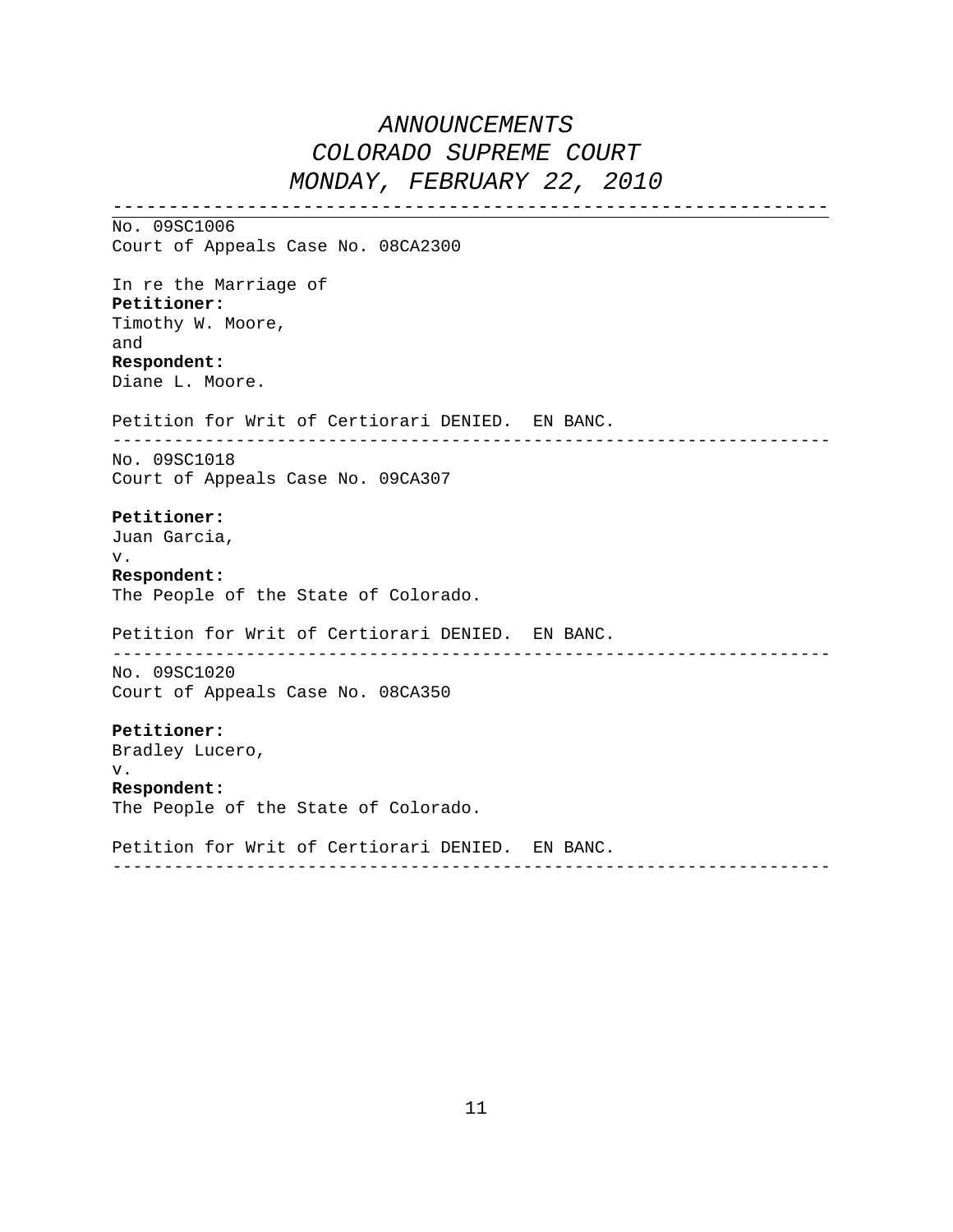---------------------------------------------------------------- No. 09SC1021 Court of Appeals Case No. 07CA996 **Petitioner:** Sidney Marion Blake, v. **Respondent:** The People of the State of Colorado. Petition for Writ of Certiorari DENIED. EN BANC. ---------------------------------------------------------------------- No. 09SC1023 Court of Appeals Case No. 08CA2461 **Petitioner:** Thurman Harrison, Jr., v. **Respondents:** Warden of the Fremont Correctional Facility and Executive Director of the Colorado Department of Corrections. Petition for Writ of Certiorari DENIED. EN BANC. ---------------------------------------------------------------------- No. 09SC1024 Court of Appeals Case No. 08CA1469 **Petitioner:** Douglas Paul Nichols, v. **Respondent:** The People of the State of Colorado. Petition for Writ of Certiorari DENIED. EN BANC. ----------------------------------------------------------------------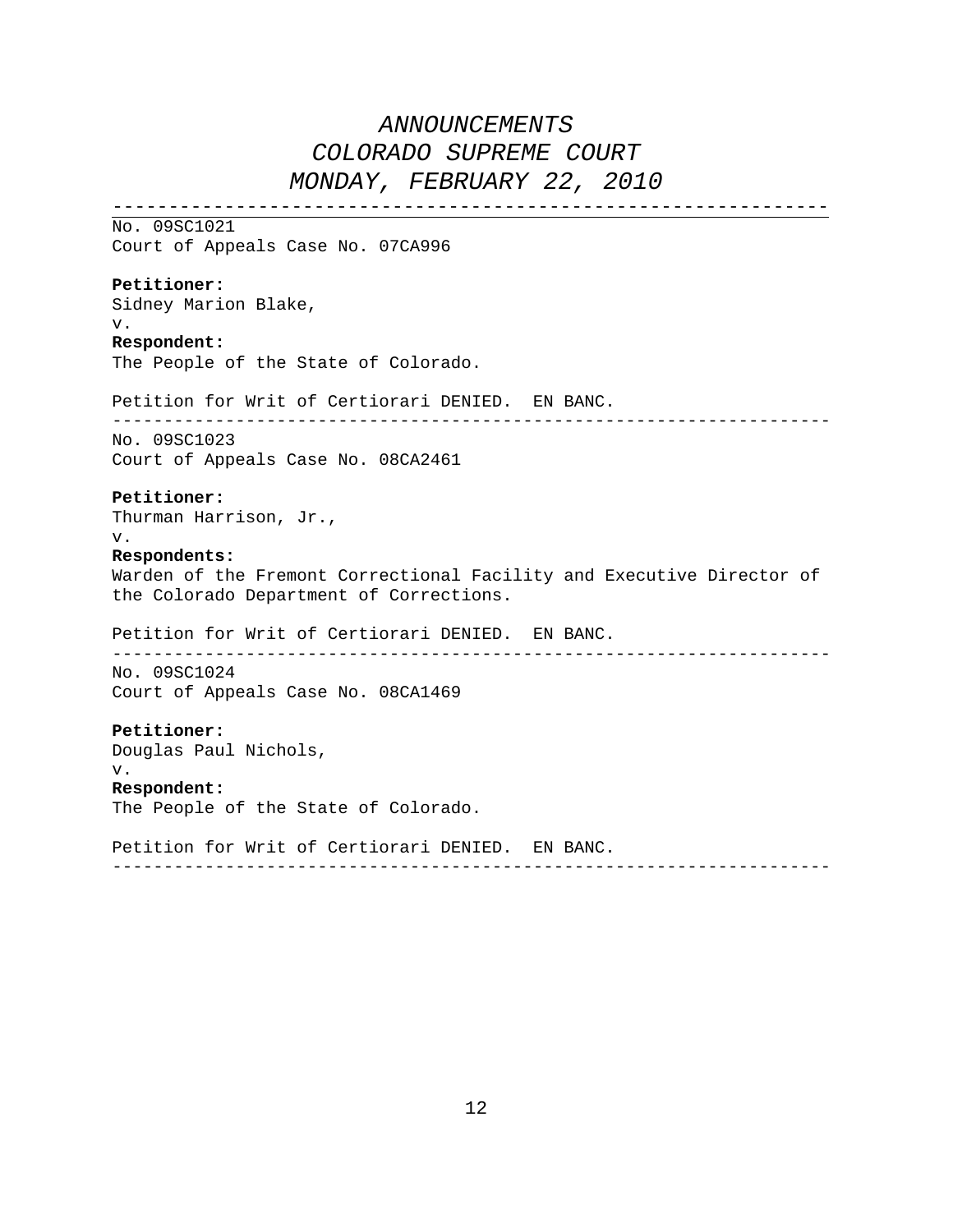---------------------------------------------------------------- No. 09SC1025 Court of Appeals Case No. 08CA2400 **Petitioner:** William Gene Hollis, v. **Respondent:** The People of the State of Colorado. Petition for Writ of Certiorari DENIED. EN BANC. ---------------------------------------------------------------------- No. 09SC1032 Court of Appeals Case No. 07CA1558 **Petitioner:** James Michael Fickle, v. **Respondent:** The People of the State of Colorado. Petition for Writ of Certiorari DENIED. EN BANC. ---------------------------------------------------------------------- No. 09SC1034 Court of Appeals Case No. 08CA2166 **Petitioners:** Macario Gomez and Shelly Gomez, v. **Respondents:** Sylvia Tapia and Brenda Tapia. Petition for Writ of Certiorari DENIED. EN BANC. ----------------------------------------------------------------------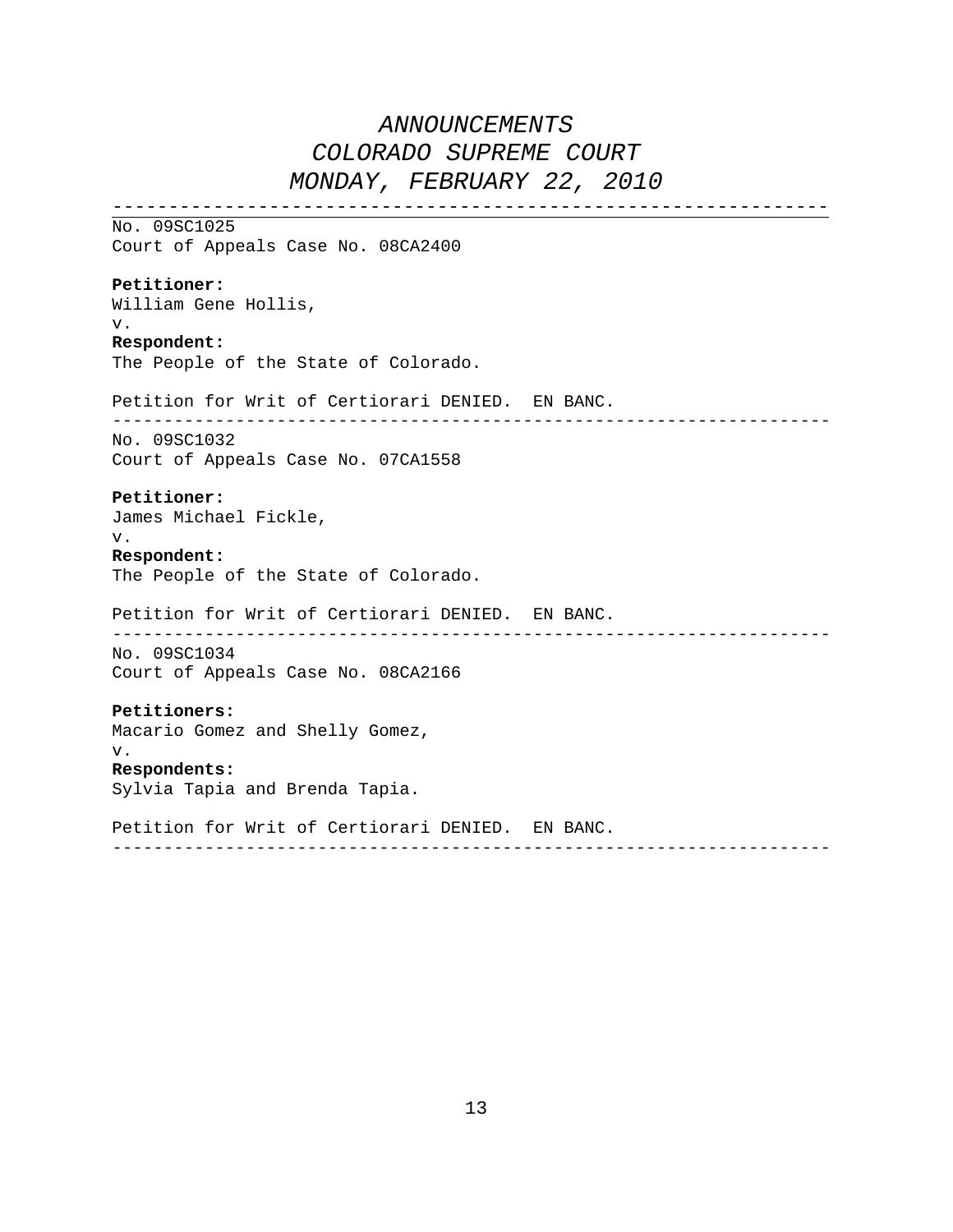----------------------------------------------------------------

No. 09SC1036 Court of Appeals Case No. 09CA787

**Petitioner:**  The People of the State of Colorado , **In the Interest of Minor Children:**  A.J.L., a/k/a A .J.C.; A.K.M.H.; and Q.D.J.W. **and Concerning Respondent:**  A.P.L..

Petition for Writ of Certiorari GRANTED. EN BANC

Summary of Issue:

Whether the court of appeals applied the proper standard of review in reversing the trial court's decision to terminate parental rights.

DENIED AS TO ALL OTHER ISSUES.

---------------------------------------------------------------------- No. 09SC1038

Court of Appeals Case No. 09CA120

### **Petitioner:**

Stanley K. Anderson,

#### v. **Respondent:**

Donna M. Warling-Johnson, a/k/a Donna M. Anderson.

Petition for Writ of Certiorari DENIED. EN BANC.

---------------------------------------------------------------------- No. 09SC1039 Court of Appeals Case No. 09CA1700

#### **Petitioner:**

Roger L. Summer, v. **Respondents:**

Industrial Claim Appeals Office of the State of Colorado and Talent Tree Crystal Inc.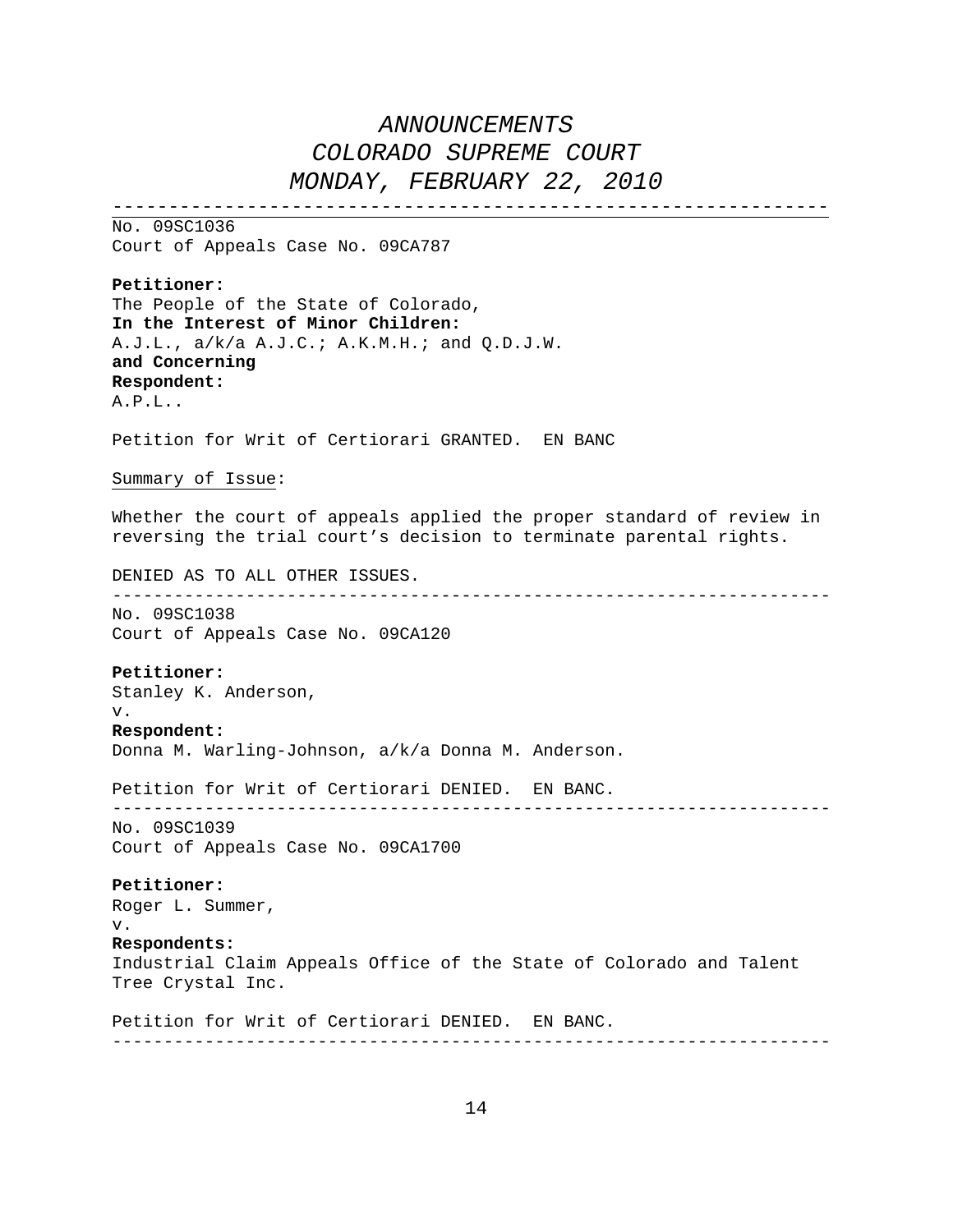---------------------------------------------------------------- No. 09SC1041 Court of Appeals Case No. 07CA2505 **Petitioner:** Louis Joseph Espinosa, Jr., v. **Respondent:** The People of the State of Colorado. Petition for Writ of Certiorari DENIED. EN BANC. ---------------------------------------------------------------------- No. 09SC1044 Court of Appeals Case No. 08CA648 **Petitioner:** Harry J. Hall, v. **Respondent:** The People of the State of Colorado. Petition for Writ of Certiorari DENIED. EN BANC. ---------------------------------------------------------------------- No. 09SC1059 Court of Appeals Case No. 08CA777 **Petitioner:** Aaron Ivan Jordan, v. **Respondent:** The People of the State of Colorado. Petition for Writ of Certiorari DENIED. EN BANC. ---------------------------------------------------------------------- No. 09SC1060 Court of Appeals Case No. 08CA2438 **Petitioner:** Alonso Ponce-Jimenez, v. **Respondent:** The People of the State of Colorado. Petition for Writ of Certiorari DENIED. EN BANC. ----------------------------------------------------------------------